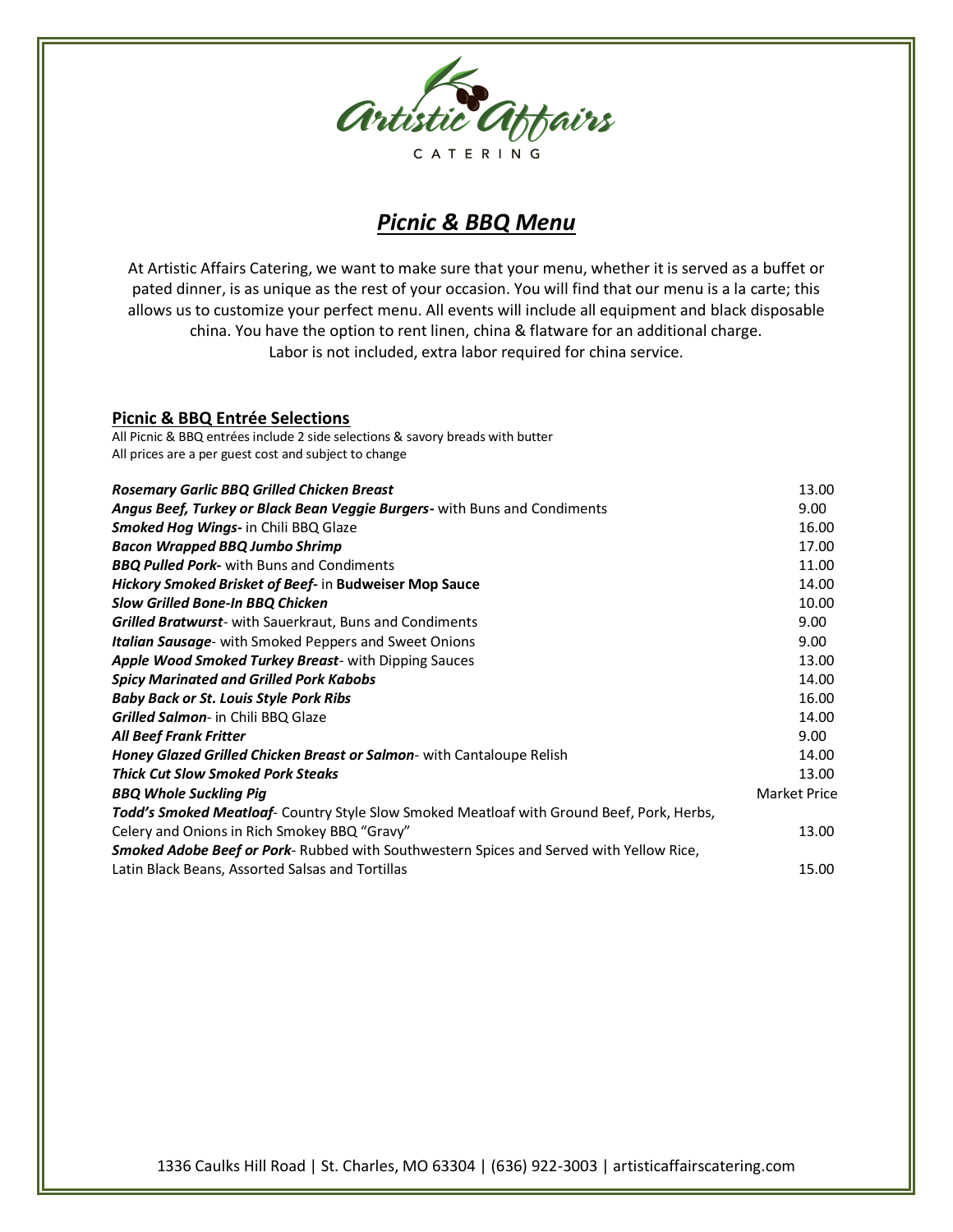

## **Leaf Salads and Dressings**

All salads are 3.95 per guest with entree

*Classic Caesar Salad-* Romaine, asiago, black olive, grape tomato & croutons with a creamy Caesar dressing *Spinach/Strawberry Salad*- Spinach, red onion, candied pecans, strawberries and poppy seed dressing *Harvest Salad-* Mixed greens, dried cranberries & apricots, walnuts, eggs, carrot, gorgonzola, red onion & raspberry vinaigrette

*Classic Italian-* Fresh greens, roasted red peppers, pepperoncini, red onion, artichoke hearts, asiago, sweet Italian dressing and croutons

*Spring Mix Salad*- Fresh field greens, golden raisins, pine nuts, red onion, mandarin orange, goat cheese, carrots and balsamic vinaigrette

*Garden Salad*- Blended greens, tomato, cucumber, pepperoncini, black olive, red onion, blended cheese, garden ranch dressing and croutons

*Greek Salad*- Fresh greens, kalamata olive, sun-dried tomato, red onion, feta, Greek dressing & croutons *Cider/Pear Salad-* Mixed greens, candied pecans, goat cheese, grape tomatoes, red onion, carrot, sliced pears and cider-Dijon vinaigrette

*Washington Salad*- Mixed greens, sour apples, toasted almonds, red onions, grape tomatoes, white cheddar, carrots, Sherry-peppercorn vinaigrette & croutons

*Tomato & Mozzarella Salad*- Slices of ripe tomatoes, fresh mozzarella, crisp prosciutto, pesto and balsamic drizzle over mixed greens

*Classic Waldorf*- Toasted Walnuts, Celery, Grapes, Golden Raisins, Pomegranate Seeds & Sweet Red Apple on Boston Lettuce with a Mayonnaise Base Dressing

## **Picnic Sides**

#### **Hot Sides:**

Country French Beans Cowboy Pit Baked Beans Corn Bread Soufflé Baked 3 Cheese Macaroni Cheese Potato Casserole Corn on the Cob with Herb Pepper Butter Garlic Parmesan Roasted Potatoes Roasted Garlic Smashed Potatoes

#### **Cold Sides:**

BBQ Kettle Chips with Herb Bleu Cheese Dip Toasted Barley and Grilled Vegetable Salad Grilled Sumer Vegetable Salad

Roasted Corn and Black Bean Salad Twice Baked Potato Salad Fruited Wild Rice Salad Creamy Traditional Cole Slaw Fresh Tropical Fruit Salad Creamy Tomato Cucumber Salad Dilled Red Potato Salad Pasta Primavera Salad Cranberry and Toasted Almond Slaw Bowtie Pasta with Roasted Red Peppers and Pine **Nuts** Tomato Basil Pasta Salad Greek Orzo Pasta Salad

1336 Caulks Hill Road | St. Charles, MO 63304 | (636) 922-3003 | artisticaffairscatering.com